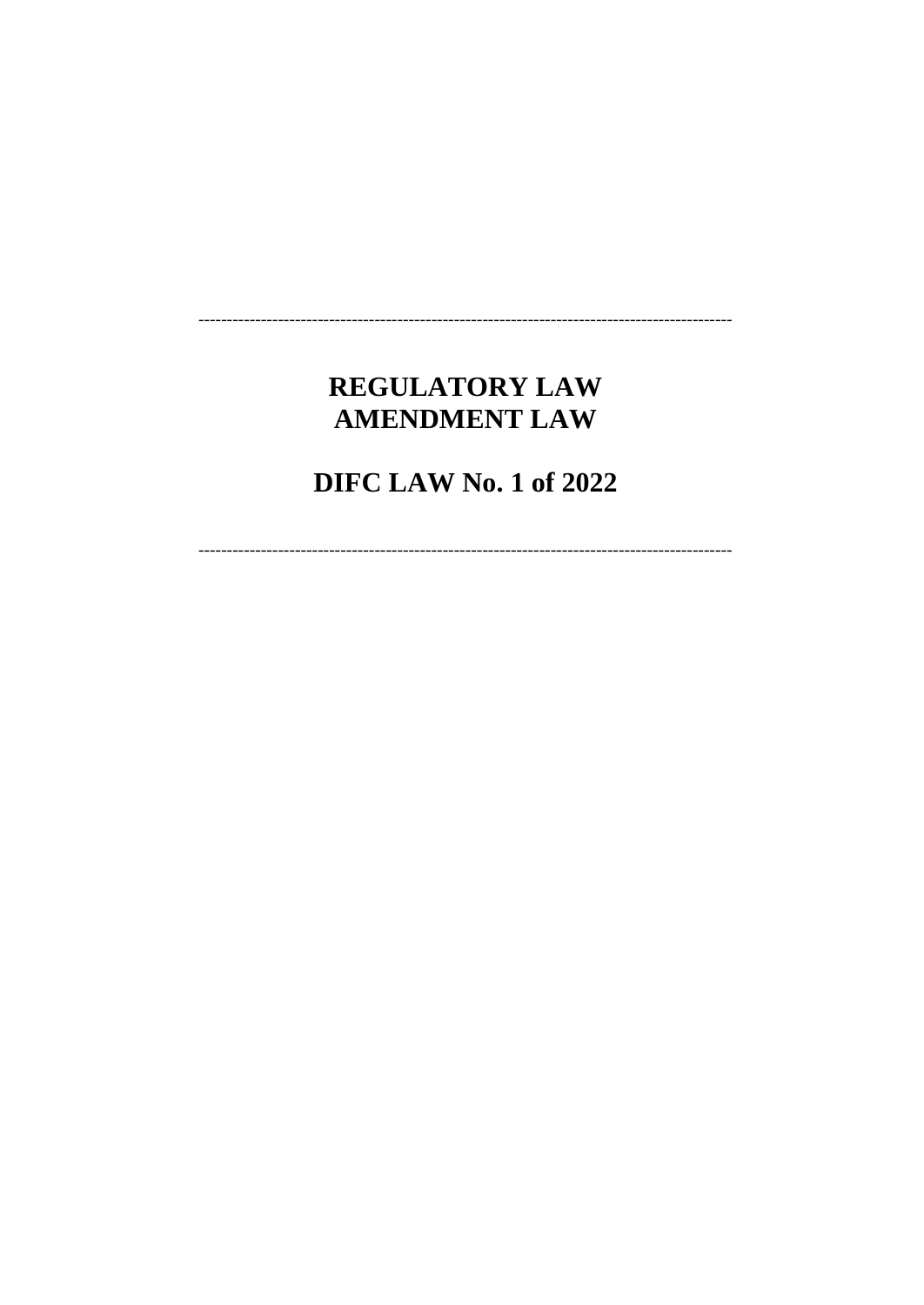### **PART 1: GENERAL**

#### 1. **Title**

This Law may be cited as the "Regulatory Law Amendment Law 2022".

#### 2. **Legislative Authority**

This Law is made by the Ruler of Dubai.

#### 3. **Date of enactment**

This Law is enacted on the date specified in the Enactment Notice for this Law.

#### 4. **Commencement**

This Law comes into force on the date specified in the Enactment Notice for this Law.

## **PART 2: AMENDMENTS TO THE REGULATORY LAW 2004**

- 5. The Regulatory Law 2004 is amended as prescribed in this Law.
- 6. In Article 67, paragraphs (6) and (7) are replaced as follows:
	- "(6) No person shall be subjected to loss of employment or any other detriment or loss or damage merely by reason of undertaking any act to cause or assist a person referred to in Article  $67(1)(a)$  or (b) to comply with an obligation under Article  $67(1)$ .
	- (7) A Court may, on application of an aggrieved person, make any order for relief where the person has been subjected to any such loss of employment or detriment or loss or damage referred to in Article 67(6)."
- 7. After Article 68 (Disclosures to the DFSA), insert the following new Article 68A:

#### "**68A. Whistleblower Protection**

- (1) A person who makes a disclosure of information specified in Article 68A(2) to a person specified in Article 68A(3) is entitled to the protection in Article 68A(4).
- (2) For the purposes of Article  $68A(1)$ , the disclosure of information made by the person must:
	- (a) relate to a reasonable suspicion that a Regulated Entity, an officer or employee of a Regulated Entity or, in the case of an Authorised Person, an Affiliate of the Authorised Person or an officer or employee of the Affiliate has or may have:
		- (i) contravened a provision of this Law, the Rules or any other legislation administered by the DFSA; or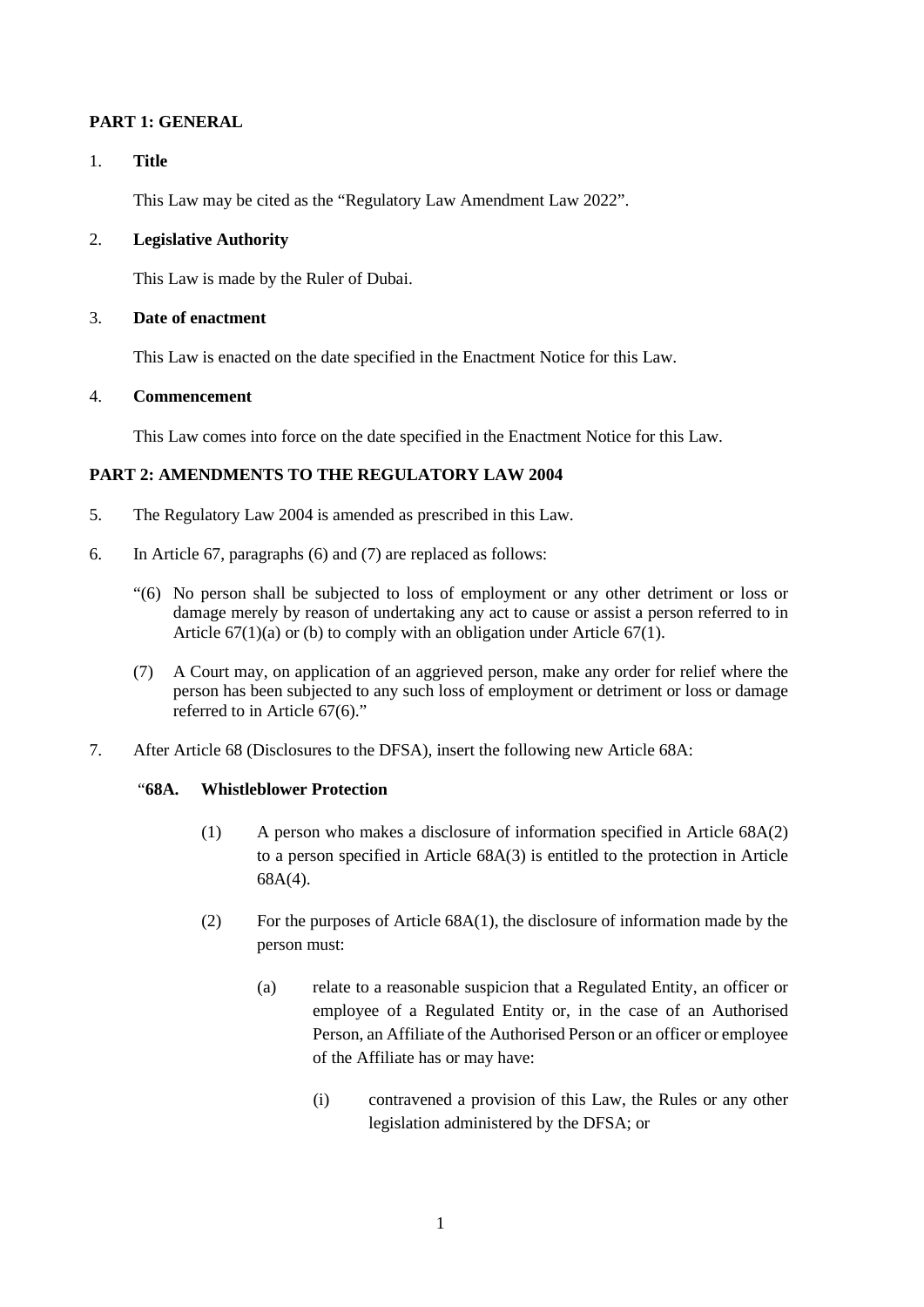- (ii) engaged in money laundering, fraud or any other financial crime; and
- (b) be made in good faith.
- (3) For the purposes of Article 68A(1), the disclosure of information is made to any one or more of the following:
	- (a) the Regulated Entity;
	- (b) an officer of the Regulated Entity;
	- (c) in the case of the Authorised Person, a person performing a Licensed Function for the Authorised Person;
	- (d) an Auditor, or a member of the audit team, of the Regulated Entity;
	- (e) the DFSA;
	- (f) a criminal law enforcement agency in the State; or
	- (g) any other person prescribed by the Rules for the purposes of this Article.
- (4) Where a person makes a disclosure referred to in Article 68A(1):
	- (a) the person shall not be subject to any civil or contractual liability for making the disclosure;
	- (b) no contractual, civil or other remedy or right shall be enforced against the person by another person for making the disclosure; and
	- (c) the person shall not be dismissed from his current employment, or otherwise subject to any action by his employer or any related party of the employer which is reasonably likely to cause detriment to that person, for making the disclosure.
- (5) A Court may, on application of an aggrieved person, make any order for relief where the person has been subject to any loss of employment or other detriment or action referred to in Article 68A(4).
- (6) For the avoidance of doubt, to qualify for protection under this Article it is not necessary for a person who discloses information to identify himself when making the disclosure.
- (7) Nothing in this Article limits any other protection provided under this Law to a person who provides information to the DFSA or to any other person referred to in Article 68A(3)."